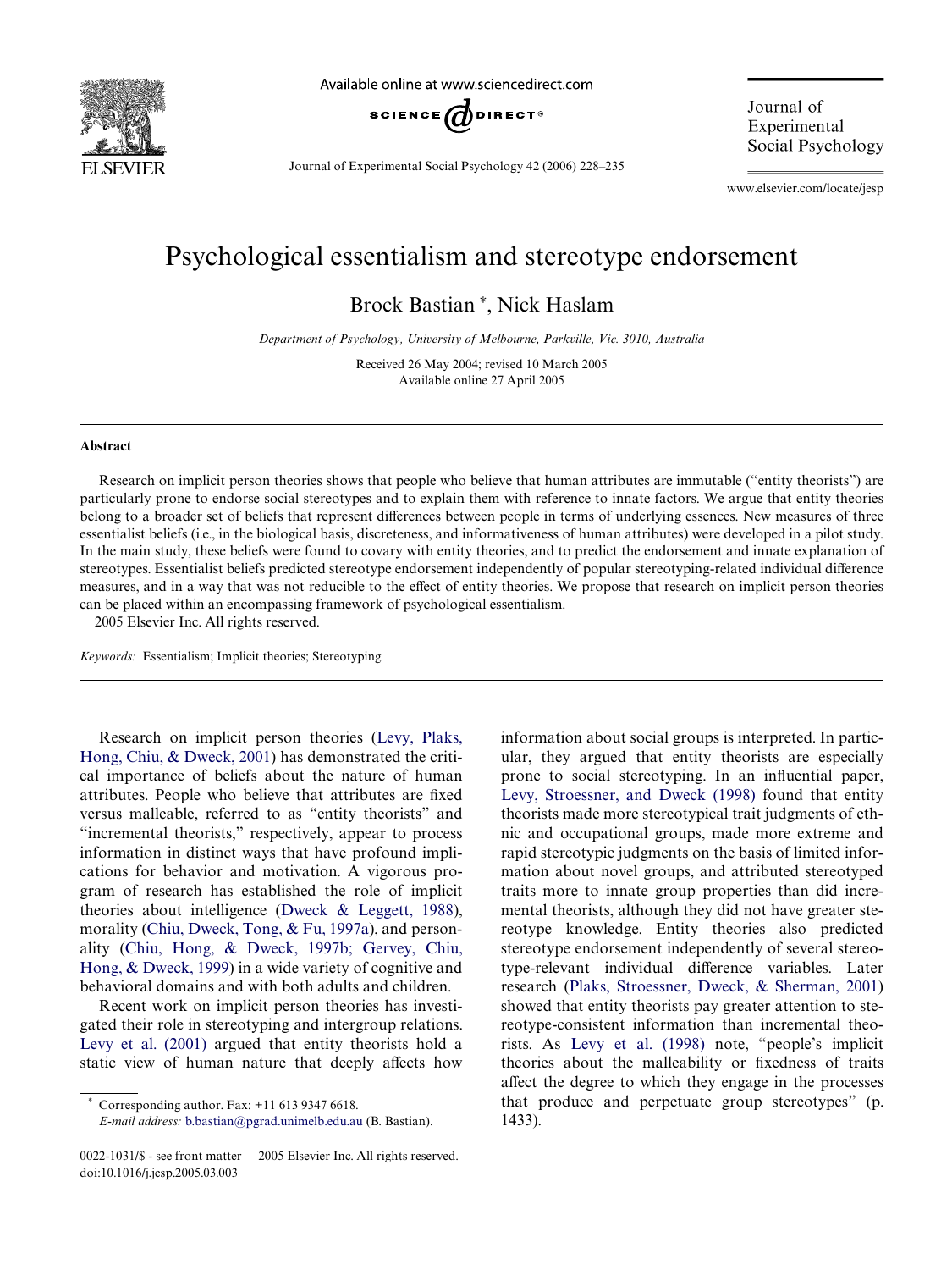Beliefs in the fixedness of traits and categories have not only been a focus of research in the implicit person theory tradition, but have also been addressed in work on psychological essentialism [\(Gelman, 2003\)](#page-7-6). This work proposes that people understand some attributes and social categories in terms of fixed, underlying, and identity-determining essences, and that such essentialist understandings may have important implications for phenomena such as prejudice. [Rothbart and Taylor](#page-7-7) [\(1992\)](#page-7-7), for example, proposed that holding essentialist beliefs about social categories amounted to viewing them as "natural kinds," a misapprehension that exaggerates, deepens, and renders inevitable perceived differences between groups. They argued that essentialist beliefs have two main components, construing differences between people as inalterable (i.e., fixed) and inductively potent (i.e., richly informative and meaningful). By this account, a belief in the fixedness of human attributes is just one of an ensemble of essentialist beliefs that frame these attributes as informative, deeply rooted, and "natural."

Empirical research has borne out [Rothbart and Tay](#page-7-7)[lor's \(1992\)](#page-7-7) proposed links between perceived inalterability and a broader set of essentialist beliefs. [Haslam,](#page-7-8) [Rothschild, and Ernst \(2000\)](#page-7-8) showed that beliefs about the nature of social categories formed two distinct factors. A "natural kind" factor combined beliefs in the immutability, naturalness, discreteness, necessary features, and historical invariance of categories, and a "reification" factor combined beliefs in categories' informativeness, uniformity, and inherence (i.e., existence of underlying similarities). Racial, ethnic and gender categories were highly naturalized, whereas many stigmatized categories (e.g., gays, Jews, and AIDS patients) were highly reified. [Haslam, Rothschild, and Ernst](#page-7-9) [\(2002\)](#page-7-9) replicated this factor structure for individual differences in beliefs about particular social categories (e.g., women, African Americans). Thus, immutability beliefs (entity theories) covary with a diverse set of essentialist beliefs.

Essentialist beliefs about social categories have recently received a surge of interest. They have been studied in relation to a wide range of social categories such as race ([Hirschfeld, 1996](#page-7-10)), ethnicity ([Gil-White,](#page-7-11) [2001; Verkuyten, 2003](#page-7-11)), gender ([Mahalingam, 2003](#page-7-12)), sexual orientation [\(Haslam & Levy, in press\)](#page-7-13), and mental disorder [\(Haslam & Ernst, 2002](#page-7-14)), as well as in connection with personality attributes ([Giles, 2003; Haslam,](#page-7-15) [Bastian, & Bissett, 2004](#page-7-15)). Some research and theory has linked essentialist beliefs to intergroup phenomena, with [Leyens et al. \(2001\)](#page-7-16) arguing that they underpin the tendency to selectively deny human attributes to outgroup members, but little work has directly addressed links between these beliefs and stereotyping. However, [Yzer](#page-7-17)[byt, Corneille, and Estrada \(2001\), Yzerbyt and Rocher](#page-7-17) [\(2002\)](#page-7-17), and [Yzerbyt, Rocher, and Schadron \(1997\)](#page-7-18) have

proposed that essentialist theories play a major role in giving explanatory coherence to group stereotypes, and in guiding the social information processing (e.g., illusory correlation, accentuation) that produces them. Consistent with this theoretical position, [Estrada, Yzerbyt,](#page-7-19) [and Seron \(2004\)](#page-7-19) demonstrated that people who scored high on an essentialist belief scale were more likely to explain intergroup differences with reference to biological factors.

If entity theories belong to a broader set of essentialist beliefs, then it is possible that some of the findings obtained in implicit person theory research might also be obtained if essentialist beliefs were examined instead. In particular, if essentialist beliefs play a role in stereotyping, as Yzerbyt and colleagues' work indicates, then the associations between entity theories and stereotyping obtained by [Levy et al. \(1998\)](#page-7-4) might be understood in terms of these beliefs. More radically, the stereotyping effects ascribed to entity theories by Levy et al. might be attributable to essentialist beliefs (i.e., to the whole rather than to the part). Immutability might be one element of essentialist beliefs, but other correlated elements might be equally responsible for fostering stereotype endorsement. Alternatively, entity theories might covary with other essentialist beliefs but serve as the sole "active ingredient" among them in promoting stereotyping. To determine whether entity theories are specifically responsible for stereotype endorsement, or whether a more comprehensive set of essentialist beliefs is equally or more responsible, we must replicate Levy et al.'s work using measures of entity theories and additional essentialist beliefs, and tease apart their contributions.

To this end, we conducted two studies that were closely modelled on [Levy et al.'s \(1998\)](#page-7-4) Studies 1, 2, and 5. In a pilot study we developed new measures of three essentialist beliefs identified by [Haslam et al. \(2000,](#page-7-8) [2002\)](#page-7-8): belief that human attributes are biologically based (i.e., "natural"), discrete (i.e., placing people in bounded types), and informative [i.e., "inductively potent" [\(Rothbart & Taylor, 1992](#page-7-7))]. In the main study, these new measures, along with Levy et al.'s measure of entity theories, were used to predict endorsement of stereotypes and innate explanations of them. This study was designed to assess associations among the essentialist beliefs and entity theory scales, and to determine whether these scales predicted stereotype endorsement independently of other individual difference predictors of stereotyping, and of one another.

# **Pilot study**

A pilot study was first conducted to develop new essentialist belief measures and to derive stereotype content for several social categories. Participants were 60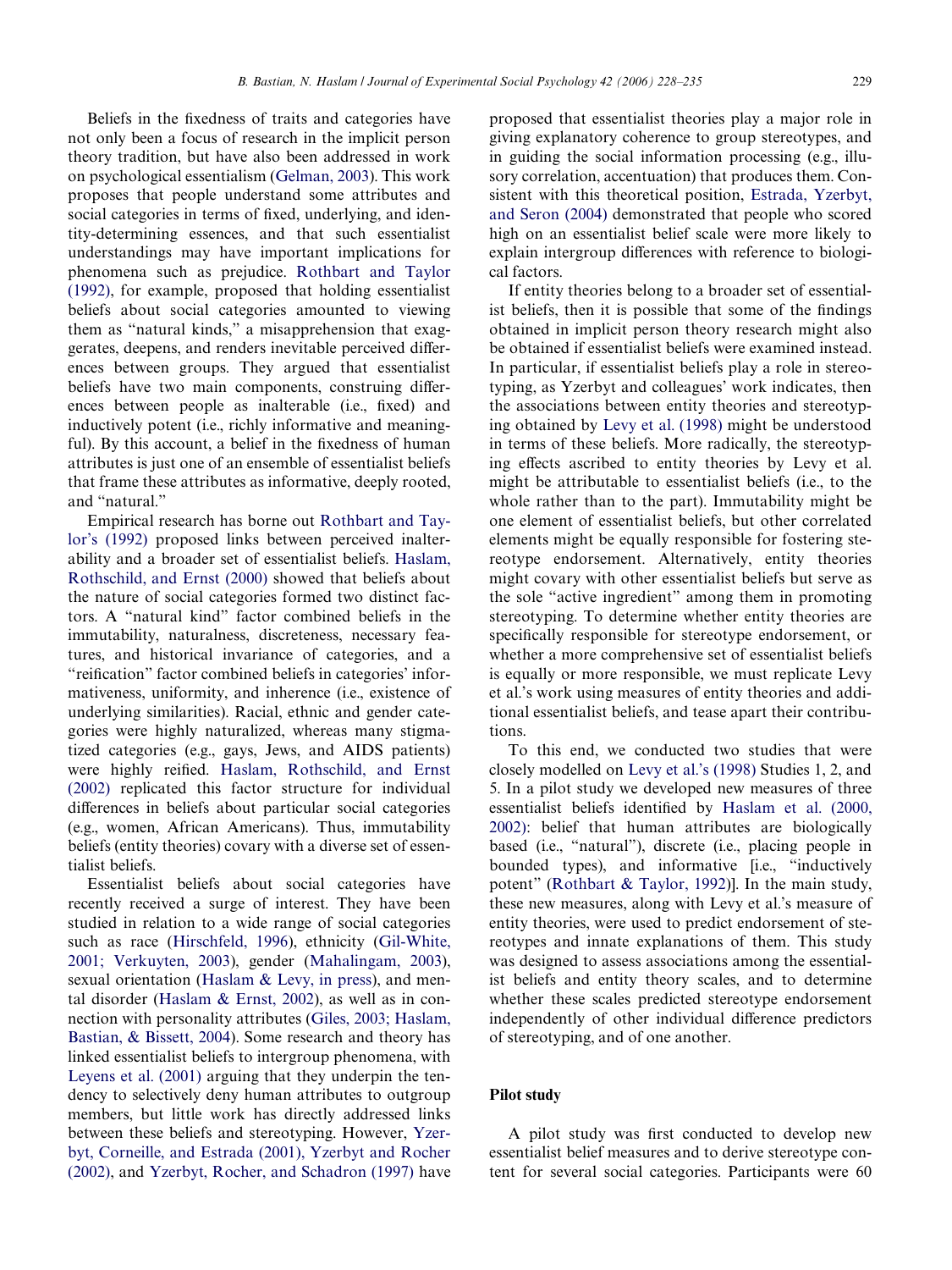undergraduates (39 females, 21 males), mean age 19.7, who were recruited for a study of "Beliefs about social groups" and took part for course credit.

Participants completed a two-part questionnaire. In the first part, they completed four scales that assessed beliefs about kinds of people. One of these was the 8 item implicit person theory measure employed by [Levy](#page-7-4) [et al. \(1998\),](#page-7-4) which assesses beliefs that people can or cannot change their characteristics (e.g., "Everyone, no matter who they are, can significantly change their basic characteristics"; "People can change even their most basic qualities"). Within the essentialist beliefs framework this scale assesses immutability beliefs, and we refer to it as the "Immutability" scale here. Three additional scales, closely modelled on the implicit person theory measure (i.e., containing eight similarly worded items, with four items reverse scored) assessed additional essentialist beliefs (see Appendix [A\)](#page-6-0). The "Biological basis" scale assessed beliefs that human attributes are biologically grounded (e.g., "The kind of person someone is can be largely attributed to their genetic inheritance"). The "Discreteness" scale assessed beliefs that people fall into discrete categories (e.g., "Everyone is either a certain type of person or they are not"). Finally, the "Informativeness" scale assessed beliefs that differences among people allow many inferences to be drawn about them (e.g., "It is possible to know about many aspects of a person once you become familiar with a few of their basic traits"). Items from the four scales were randomly ordered and rated on a 6-point scale from 1 (*strongly agree*) to 6 (*strongly disagree*).

In the second part of the questionnaire, corresponding to [Levy et al.'s \(1998\)](#page-7-4) Study 1, participants were instructed to think about characteristics that people commonly associate with nine social categories relating to sex and gender (males, females, and homosexuals), ethnicity (Japanese, Aboriginals, and Jews), and occupation (doctors, lawyers, and politicians). They were instructed to think of as many attributes as possible for each group, whether or not they personally agreed that the attributes were in fact associated with the categories. The questionnaire provided space for 20 attributes for each of the nine categories. Participants completed the questionnaire in groups of 2–12 in a laboratory setting, under the supervision of one of the researchers. Completion typically took about 30 min.

Inspection of item–total correlations for the three new essentialist belief scales indicated that most items covaried satisfactorily. However, one poorly performing item was dropped from the Informativeness scale, leaving it with seven items. Correlations among the four scales are presented in [Table 1,](#page-2-0) which reveals a pattern of modest positive associations, consistent with the view that implicit theories about the immutability of human attributes (i.e., entity theories) are linked to a broader set of essentialist beliefs about these attributes.

<span id="page-2-0"></span>

| Table 1                                                                  |  |  |
|--------------------------------------------------------------------------|--|--|
| Intercorrelations among the four essentialist belief scales, pilot study |  |  |

| 1. Immutability     | 1.00     |      |          |      |
|---------------------|----------|------|----------|------|
| 2. Biological basis | $0.26*$  | 1.00 |          |      |
| 3. Discreteness     | $0.38**$ | 0.13 | 1.00     |      |
| 4. Informativeness  | $0.25*$  | 0.12 | $0.36**$ | 1.00 |

 $*$   $p < .05$ .

\*\*  $p < 0.01$ .

Stereotypical attributes listed by participants were collated and classified as positive or negative. Two researchers agreed on the valence of all attributes. The six most commonly listed positive and negative attributes for each of the nine categories were then selected for use in the main study. The total number of attributes listed by participants, across the nine categories, was uncorrelated with scores on the belief scales (Immutability:  $r = -0.07$ ; Biological basis:  $r = 0.09$ ; Discreteness:  $r = -.10$ ; Informativeness:  $r = .03$ ; all  $ps > .05$ ), indicating that stereotype knowledge is not associated with essentialist beliefs, consistent with [Levy et al. \(1998\).](#page-7-4)

#### **Main study**

Having developed measures of essentialist beliefs in the pilot study, and obtained preliminary evidence that they are associated with one another and with an entity theory measure, we investigated whether essentialist beliefs might predict the endorsement and explanation of stereotypes in the same manner as entity theories. [Levy et](#page-7-4) [al. \(1998\)](#page-7-4) demonstrated that entity theorists explained social stereotypes in terms of innate or inherent factors more than incremental theorists, and endorsed these stereotypes more strongly (Studies 1, 2, and 5), despite being equally knowledgeable about stereotype content. Moreover, entity theories predicted stereotype endorsement independently of and more powerfully than a variety of individual difference measures with established links to stereotyping (Study 5). Thus, we replicated Levy et al.'s Study 5, adding the new essentialist belief scales to the entity theory measure and adding items from their Study 2 for investigating stereotype explanation.

Our main study tested four hypotheses. First, we predicted that entity theories would be positively associated with the new scales, belonging to an encompassing set of essentialist beliefs. Second, we predicted that essentialist beliefs, as a set, would uniquely predict stereotype endorsement, independent of other potential predictors of stereotyping. Third, we predicted that the unique contribution of essentialist beliefs to the prediction of stereotype endorsement would not be reducible to entity theories, so that it is essentialist beliefs more broadly that predict stereotype endorsement. Fourth, we predicted that essentialist beliefs would predict innate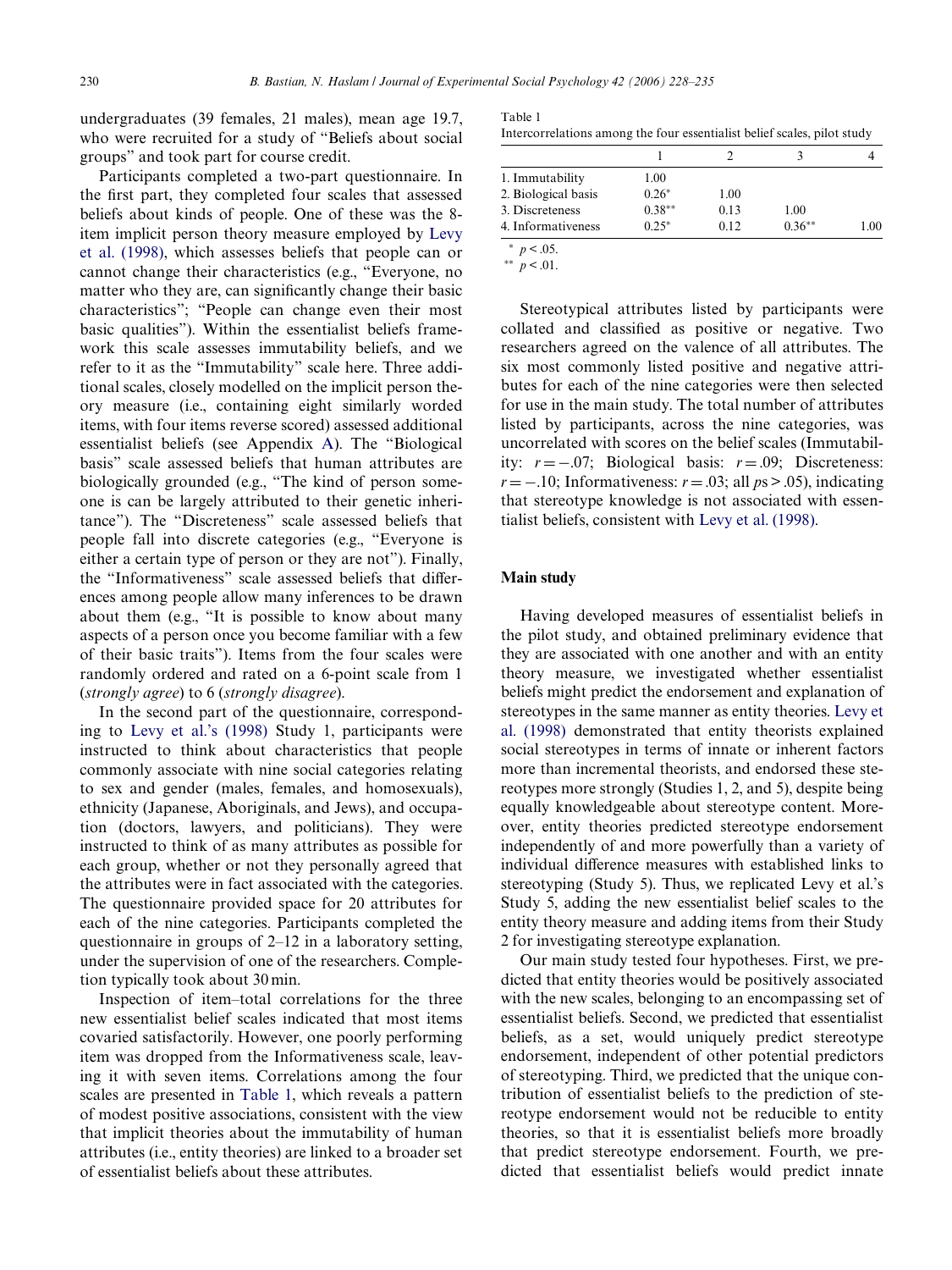explanations of stereotype persistence. In addition, we expected that essentialist beliefs would not be associated with stereotype knowledge.

## **Method**

## *Participants*

Participants were 114 undergraduates (85 women, 29 men), mean age 20.3, who participated in the study for course credit. They were recruited for a study of "Beliefs about social groups."

#### *Materials*

Following the procedure adopted by the [Levy et al.](#page-7-4) [\(1998\)](#page-7-4) Study 5, participants were advised that there were two separate parts to the study. Participants were instructed that the first part would include a "number of questionnaires that ask you about your beliefs regarding different kinds of people" as well as some questionnaires "regarding different aspects of yourself and your preferences." The four belief scales (Immutability, Biological basis, Discreteness, and Informativeness) were again included to assess essentialist beliefs, with the revised 7 item version of the last used and all items randomly ordered. In addition, five individual difference scales were employed. [Levy et al. \(1998\)](#page-7-4) used four of these (with the exception of the Social Dominance Orientation scale) as additional predictors of stereotype endorsement.

*Need for cognitive closure* [\(Webster & Kruglanski,](#page-7-20) [1994\)](#page-7-20). This widely used 42-item scale measures people's motivation towards epistemic confidence, with items rated from 1 (*strongly disagree*) to 6 (*strongly agree*).

*Right-wing authoritarianism* (RWA: [Altemeyer, 1988\)](#page-7-21). This scale assesses support for harsh forms of traditional authority and rejection of egalitarianism. The 30 items are rated from 1 (*strongly disagree*) to 6 (*strongly agree*).

*Attributional complexity* [\(Fletcher, Danilovics, Fer](#page-7-22)[nandez, Peterson, & Reeder, 1986](#page-7-22)). This 28-item scale measures individual differences in complexity of attributional processing. Items are rated from 1 (*strongly disagree*) to 6 (*strongly agree*).

*Need to evaluate* ([Jarvis & Petty, 1996\)](#page-7-23). This 16-item scale assesses stable individual differences in the tendency to engage in evaluative responding, with items rated according to "how characteristic each statement is of you," scored from 1 (*extremely uncharacteristic*) to 5 (*extremely characteristic*).

*Social dominance orientation* [\(Pratto, Sidanius, Stall](#page-7-24)[worth, & Malle, 1994](#page-7-24)). This 16-item scale is a measure of preference for inequality among social groups, with items rated from 1 (*strongly disagree*) to 6 (*strongly agree*).

The first part of the questionnaire therefore contained nine distinct scales, in the order above. The second part was described to participants as "a study of people's agreement with several attributes that are often associated with particular social groups." A list of the most commonly generated stereotypes from the pilot study (6 positive and 6 negative for each of the 9 social categories) was provided to participants. To assess stereotype knowledge, participants were asked to indicate whether they were aware that each of the attributes are commonly associated with the respective categories by circling "yes" or "no." Participants were then asked to rate on an 11-point scale (ranging from  $-5$  to  $+5$ , with 0 indicating neutrality) whether they considered each attribute to reflect positively or negatively on the category. To assess stereotype endorsement, participants were then shown the list of attributes for each social category and asked to indicate how much they agreed that each of the attributes were true of the category on a 5-point scale  $(0 = not a at all true, 1 = a grain of truth, 2 = moderately$ *true*,  $3 = \text{mostly true}$ , and  $4 = \text{extremely true}$ . They were given an example of a "true" stereotypical attribute to reduce the demand to report that all stereotypical attributes are false (i.e., greater average physical strength in men than women), as in [Levy et al. \(1998\)](#page-7-4) Study 1.

In the final section of the second part of the questionnaire, participants were asked to consider six possible explanations for why certain views of social categories tend to persist. A shorter list of three positive and three negative attributes relating to Aboriginals and homosexuals was taken from the first section, with an explanation listed for each attribute. As in [Levy et al. \(1998\)](#page-7-4) Study 2, two competing explanations were provided to participants. Two items reflected innate or inherent factors within the group (e.g., "The view of Aboriginal people as more  $\_\_$  has persisted because of innate causes associated with being a member of that group" & "The view of Aboriginal people as more <u>shall</u> has persisted because of factors that are internal to that group") and one item reflected social or environmental factors ("The view of Aboriginal people as more <u>shall</u> has persisted because of past or present environmental or social causes within Australian society"). Three filler explanations were also used, ascribing the persistence of stereotypes to behaviors consistent with them, ignorance of the category, and the media. Participants were told that each statement referred to a possible reason for the existence or perpetuation of each attribute for each group, and instructed to rate their agreement with each explanation for each attribute on an 11-point scale  $(0 = not at all, to 10 = very$ *much*). In total, then, 72 statements (6 attributes  $\times$  2 categories  $\times$  6 items) were rated.

## *Procedure*

Participants completed the questionnaire in small groups in a laboratory setting, under the supervision of one of the researchers. They were thoroughly debriefed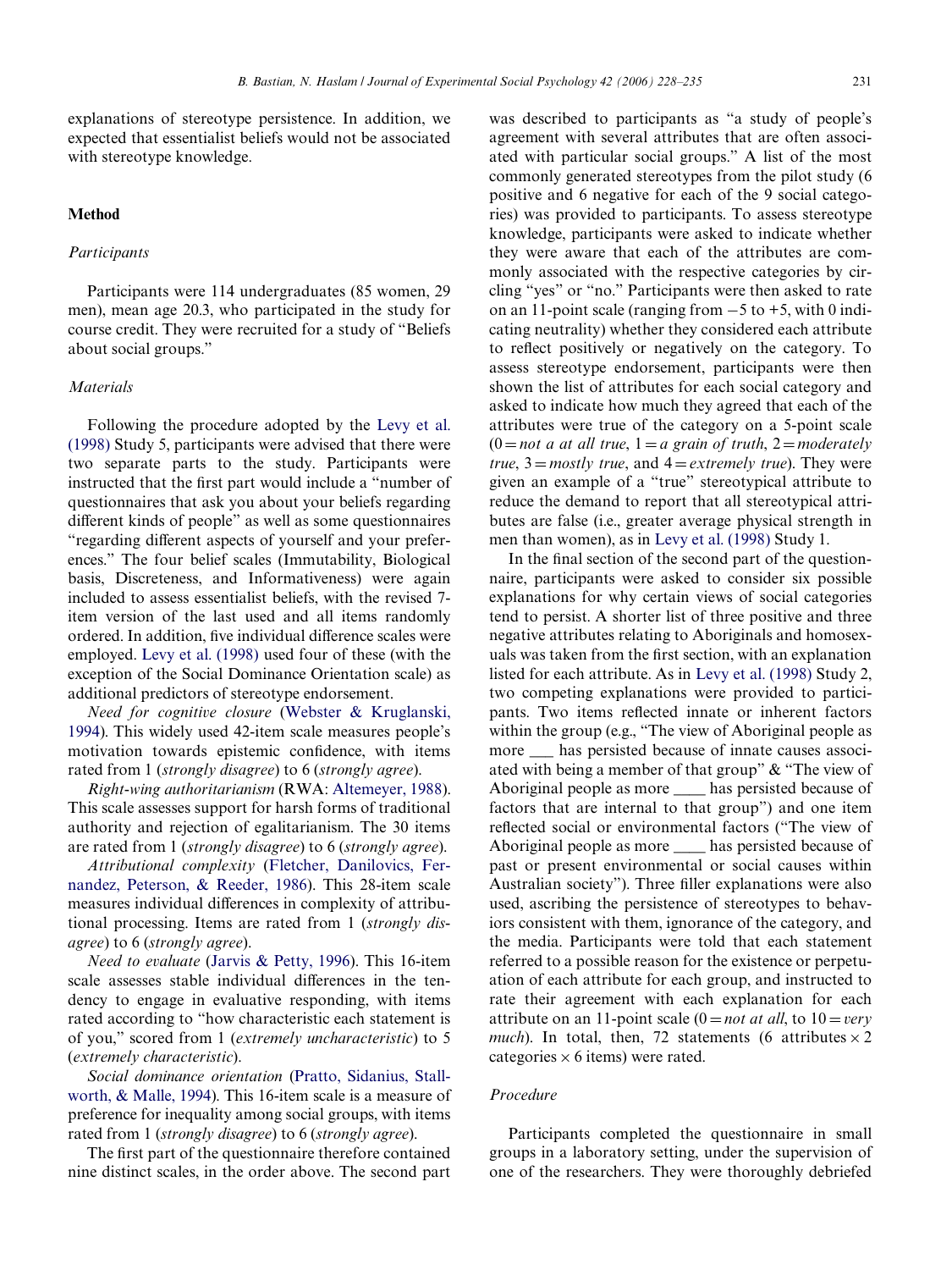after completing the study, which typically took about 45 min.

## **Results**

# *Analysis of the belief scales*

Internal consistencies of the Immutability (i.e., entity theory) and Biological basis scales were very good (Cronbach's  $\alpha$  = .87 and .80), and reliabilities of the Discreteness and Informativeness scales were somewhat lower, but still adequate ( $\alpha$  = .69 and .62). Principal components analyses of the three new scales supported unifactorial models of each, or models in which the positively and negatively worded items fell on distinct factors, implying that the scales are reasonably coherent. Scale intercorrelations are presented in [Table 2,](#page-4-0) which consistently shows moderately positive associations, although those involving the Biological basis scale were relatively weak. A principal components analysis of the four scales supported a unifactorial model according both to the scree test and the Kaiser criterion, and accounted for 41.1% of the variance. Three scales load substantially (>0.64) on this factor, and Biological basis loaded moderately (.27). The study therefore supports the hypothesis that entity theories are components of a broader set of essentialist beliefs. Believing human attributes to be fixed is typically associated with believing them to be biologically based, deeply informative about individuals, and tending to divide individuals into discrete categories. In view of the apparent unidimensionality of essentialist beliefs in the present study, an overall "Essentialism Index" (EI) was constructed by summing participants' scores on the four scales ( $\alpha = .82$ ).

## *Stereotype knowledge, evaluation, and endorsement*

Participants' stereotype knowledge was operationalized as the total number of attributes out of 108 (12 attributes  $\times$  9 categories) of which they were aware (i.e., number of "yes" responses). As indicated in [Table 3,](#page-4-1) stereotype knowledge was not significantly correlated with the four essentialist belief scales, or with the EI. This finding is consistent with expectation and with the pilot study.

<span id="page-4-0"></span>Table 2 Intercorrelations among the four essentialist belief scales, main study

| 1. Immutability     | 1.00      |      |          |      |
|---------------------|-----------|------|----------|------|
| 2. Biological basis | 0.12      | 1.00 |          |      |
| 3. Discreteness     | $0.38***$ | 0.09 | 1.00     |      |
| 4. Informativeness  | $0.20**$  | 0.02 | $0.34**$ | 1.00 |
|                     |           |      |          |      |

\*\*  $p < .01$ .

<span id="page-4-1"></span>Table 3 Correlations among essentialist beliefs and stereotype knowledge, evaluation, and endorsement, main study

|                    | Stereotype<br>knowledge | Stereotype<br>evaluation | Stereotype<br>endorsement |
|--------------------|-------------------------|--------------------------|---------------------------|
| Immutability       | .15                     | $-.09$                   | $.21*$                    |
| Biological basis   | .03                     | .19                      | $.22*$                    |
| Discreteness       | .17                     | $.22*$                   | $.20*$                    |
| Informativeness    | .00                     | .10                      | $.20*$                    |
| Essentialism index | -15                     | .14                      | $33**$                    |

 $*$   $p < .05$ .

\*\*  $p < 0.01$ .

Participants' mean evaluation of the stereotypical attributes across the 108 attributes was computed and correlated with the essentialist belief scales (see [Table 3\)](#page-4-1). Discreteness had a weak association with more positive stereotype evaluation, but the other scales and the EI did not, indicating that there is little or no association between essentialist beliefs and the evaluation of stereotype content.

The main aim of the present study was to show that essentialist beliefs would be positively associated with stereotype endorsement. Stereotype endorsement was calculated as the mean level of endorsement for all attributes across all nine social categories. Correlations between stereotype endorsement and the essentialist belief scales are presented in [Table 3](#page-4-1), and consistently support our hypothesis. Replicating [Levy et al. \(1998\)](#page-7-4), the Immutability (entity theory) scale predicts stereotype endorsement, as do the three new essentialist belief scales and the combined measure of these beliefs (EI). The EI predicted endorsement of both negative  $(r = .36, p < .001)$ and positive  $(r = .22, p < .05)$  stereotypes.

To assess whether essentialist beliefs predict stereotype endorsement independent of alternative individual difference scales, four simultaneous multiple regression analyses were conducted, with stereotype endorsement serving as the dependent variable and the five individual difference scales and each essentialist belief scale as predictors. Replicating [Levy et al. \(1998\),](#page-7-4) the Immutability scale demonstrated an association with stereotype endorsement ( $\beta = 0.18$ ,  $p < 0.05$ ) independent of the individual difference scales, as did the Biological basis ( $\beta = .28$ ,  $p < .005$ ) and Informativeness ( $\beta = .16$ ,  $p = .05$ ) scales. The independent effect of the Discreteness scale was marginal ( $\beta = .15$ ,  $p = 0.06$ ). When combined into the EI, the essentialist belief scales and individual difference measures significantly predicted stereotype endorsement,  $F(6,107)=3.58$ ,  $p = 0.03$ ,  $R^2 = 0.17$ . Only the EI and the RWA scale made independent predictive contributions (see [Table 4](#page-5-0)). These analyses therefore support our hypothesis that essentialist beliefs independently predict stereotype endorsement, as entity theories did in [Levy et al. \(1998\).](#page-7-4)

It is possible that the predictive contribution of the EI to stereotype endorsement is reducible to the Immutability scale, one of its four constituents, and that the other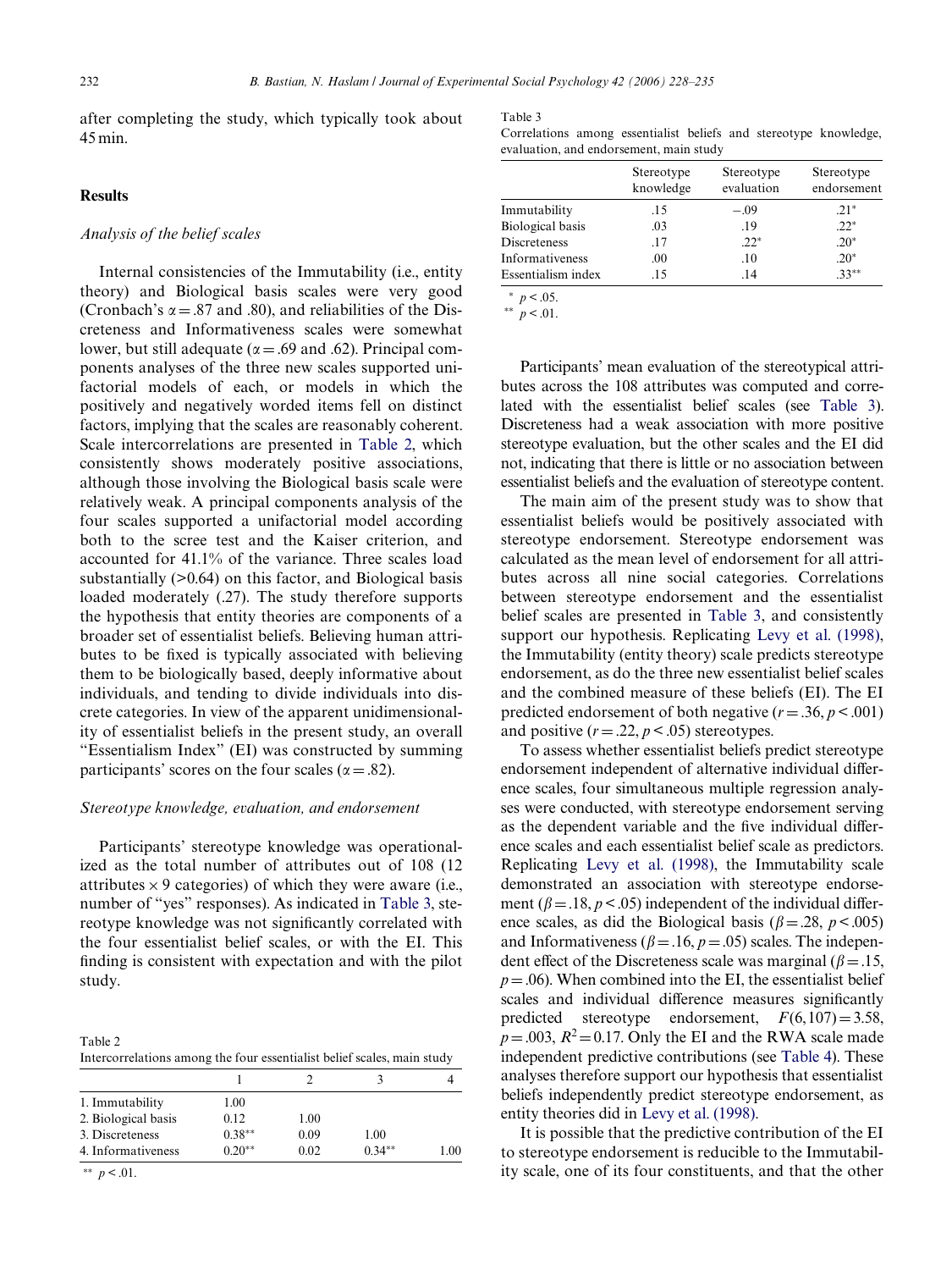<span id="page-5-0"></span>Table 4 Results of regression analyses predicting stereotype endorsement, main study

| Variable                     | Zero-order<br>correlation | Final $\beta$ coefficient |
|------------------------------|---------------------------|---------------------------|
| Essentialism index           | $.33**$                   | $31**$                    |
| Right-wing authoritarianism  | $2.7*$                    | $.27*$                    |
| Need to evaluate             | .04                       | .09                       |
| Attributional complexity     | $-.03$                    | .08                       |
| Need for closure             | .10                       | $-.07$                    |
| Social dominance orientation | .18                       | .00                       |

 $*$   $p < .05$ .

\*\*  $p < 01$ .

constituents are predictively inert. Alternatively, Immutability beliefs might have no privileged role among the essentialist belief measures in accounting for stereotype endorsement. To examine these possibilities, we conducted a further regression analysis in which the four essentialist belief scales were simultaneously entered as predictors of stereotype endorsement. Collectively these scales predicted stereotype endorsement, *F*(4,109)  $= 3.45, p < .01, R^2 = .11$ . Biological basis ( $\beta = .19, p < .05$ ) and Informativeness ( $\beta = .14$ ,  $p = .08$ ) had significant or marginal individual effects, with those of Immutability  $(\beta = .12, p = .11)$  and Discreteness  $(\beta = .09, p = .18)$ weaker. Given the multicollinearity (redundancy) among the essentialist belief scales, these independent effects may be underestimated.<sup>1</sup> In any event, the association between essentialist beliefs and stereotype endorsement is clearly not reducible to immutability, consistent with hypothesis.

## *Stereotype explanations*

To test the hypothesis that essentialist beliefs would be associated with greater agreement with innate or inherent explanations for the perpetuation of stereotypes, an innate/inherent explanation variable was calculated by summing the two relevant explanation items across the 12 attributes (6 attributes  $\times$  2 categories). An environmental explanation variable was constructed by summing the corresponding environmental item across the same attributes. As hypothesized, and consistent with Levy et al.'s  $(1998)$  Study 2 finding for entity theories, the EI was positively correlated with endorsement of innate/inherent explanations  $(r = .33, p < .001)$ , and when these explanations were simultaneously regressed on the EI and the five individual difference scales the EI

was the only significant predictor ( $\beta = .35$ ,  $p < .005$ ). In contrast, the EI was not associated with endorsement of environmental explanations  $(r = .03, p > .05)$ . To examine whether the individual essentialist belief scales independently predicted innate/inherent explanations, these explanations were simultaneously regressed on the four essentialism measures. Collectively these measures significantly predicted innate/inherent explanations,  $F(4, 109) = 4.13$ ,  $p < .005$ ,  $R^2 = .13$ . Only Immutability  $(\beta = .26, p < .01)$  and Biological Basis  $(\beta = .16, p < .05)$ had independent effect, with Discreteness and Informativeness nonsignificant  $(\beta s = .10 \text{ and } -.03, \text{ } ps > .05).$ <sup>2</sup> Thus, people who hold essentialist beliefs about human attributes generally believe that stereotypical attributes arise from factors intrinsic to group members, and this association is not reducible to the effect of entity theories.

## **Discussion**

The findings of the main study supported all of our hypotheses. Essentialist beliefs formed a reasonably coherent set that appears to encompass the immutability beliefs that have been the focus of research on implicit person theories. Individual differences in essentialist beliefs predicted stereotype endorsement independently of other measures linked to stereotyping. This effect was not reducible to entity theories, as other essentialist beliefs independently predicted stereotype endorsement. People who held more essentialist beliefs also tended to explain the persistence of stereotypes with reference to innate and inherent factors. On the other hand, essentialist beliefs were not associated with greater knowledge of stereotype content, a finding also obtained in the pilot study.

These findings closely replicate those reported for entity theories by [Levy et al. \(1998\),](#page-7-4) but address the broader class of essentialist beliefs. Given that entity theories appear both theoretically ([Rothbart & Taylor, 1992](#page-7-7)) and empirically [\(Haslam et al., 2000\)](#page-7-8) to be components of essentialist beliefs, the findings suggest that at least some demonstrated effects and correlates of implicit person theories may be understood in terms of psychological essentialism. Although our findings only relate to stereotyping, and not to the many other phenomena that implicit person theories illuminate, they suggest that it may sometimes be profitable to conceptualize and conduct implicit

 $1$  To reduce the effect of this multicollinearity, another regression analysis in which the essentialist belief scales and the five individual difference measures were subjected to optimal scaling, a standard regression option in SPSS 11.5. The nine measures successfully predicted stereotype endorsement,  $F(45, 65) = 2.53$ ,  $p < .001$ , adj  $R^2 = 0.38$ , and all of the essentialist belief scales had significant independent effects (Biological basis  $\beta = .29$ ,  $p < .01$ ; Discreteness  $\beta = .22$ ,  $p < .01$ ; Immutability  $\beta = .20, p < .01$ ; and Informativeness  $\beta = .18, p < .01$ ).

 $2\,$  Given the multicollinearity among the essentialist belief scales, the regression analysis was again repeated using optimal scaling, with the five individual difference scales added as predictors. In this analysis, Immutability ( $\beta = .48$ ,  $p < .01$ ), Biological basis ( $\beta = .29$ ,  $p < .01$ ), and Discreteness ( $\beta = .23$ ,  $p < .01$ ) were all independently associated with innate/inherent explanations. Informativeness  $(\beta = -.23, p < .01)$  had an unexpected negative association.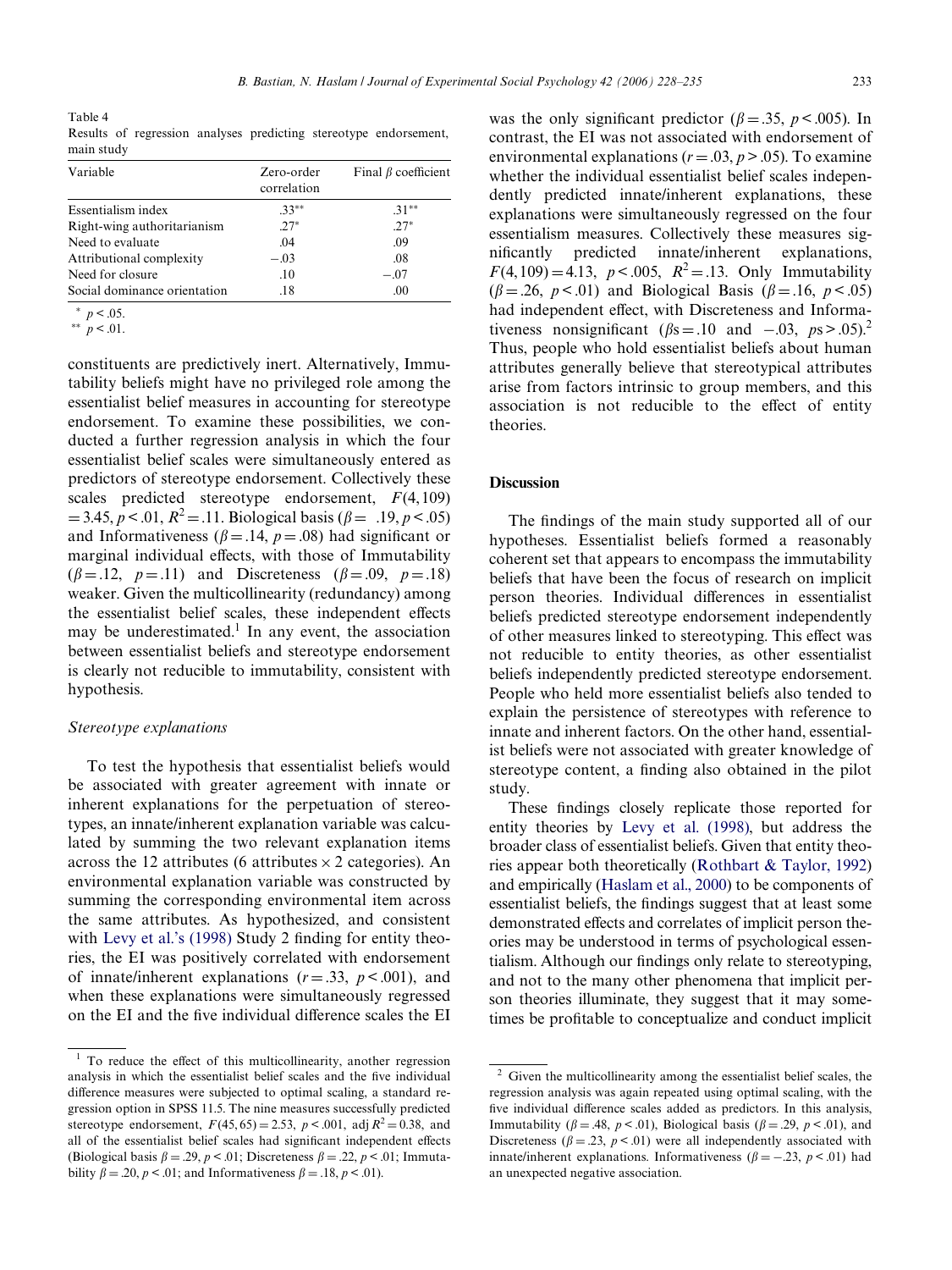person theory research within this broader framework. We suggest that it may be fruitful for researchers interested in these theories to explore beliefs beyond those to do with the fixedness of human attributes. Little is known, for example, about the implications of holding biological theories of individual differences (cf. [Keller,](#page-7-25) [2005\)](#page-7-25), and it is possible that the "lay dispositionism" that [Chiu et al. \(1997a, 1997b\)](#page-7-2) identify as a feature of implicit theories of personality involves a broadly essentialist understanding of traits ([Haslam et al., 2004](#page-7-26)). An expanded concept of implicit person theories that incorporates other essentialist beliefs may offer a variety of theoretical and empirical advantages.

Our findings of links between essentialist beliefs and stereotyping may appear to be inconsistent with previous research showing nonexistent, weak, conflicting, or negative associations between essentialist beliefs and prejudice (e.g., negative correlations between some essentialist beliefs and anti-gay attitudes; [Haslam et al., 2002\)](#page-7-9). However, that work had several differences from the present studies. First, it assessed beliefs about specific social categories, rather than about human attributes in general. Second, it obtained evidence that essentialist beliefs fall on two distinct factors, whereas the present research pointed to a single factor. Third, it concerned endorsement of negative stereotypes only, whereas the present work involved a balanced sample of positive and negative stereotypes.

We believe that these differences help to explain the apparent inconsistency between the findings of the two studies. We propose that essentialist beliefs about human attributes have a different structure from essentialist beliefs about specific social categories, consistent with the unifactorial structure recently obtained for essentialist beliefs about personality ([Haslam et al.,](#page-7-26) [2004\)](#page-7-26). Beliefs that personal attributes are biologically based, discrete, and immutable are tightly bound up with beliefs that they are deeply rooted, consistent with the close links between essentialism and entitativity proposed by [Yzerbyt et al. \(2001\)](#page-7-17). In addition, we argue that essentialist beliefs predict endorsement of stereotypes in general, not negative stereotypes in particular, and so they would not be expected to have a straightforward relationship with prejudice. We therefore propose that people who hold essentialist beliefs about human attributes are apt to endorse stereotypes both negative and positive, consistent with [Levy et al.'s \(1998\)](#page-7-4) findings regarding entity theorists.

Our studies have several limitations that militate against overly strong conclusions and suggest the need for replication. First, we only employed one measure of stereotyping, borrowed from [Levy et al. \(1998\)](#page-7-4), and other measures might yield different results. Second, our new measures of essentialist beliefs are somewhat less reliable than the entity theory measure, although clearly reliable enough to yield robust correlations with one

another and with stereotype endorsement. Despite these limitations, however, our findings point out promising directions for future research on stereotyping and implicit theories, and demonstrate that psychological essentialism may prove to be a valuable concept for research on intergroup relations.

# <span id="page-6-0"></span>**Appendix A. Biological basis, discreteness, and informativeness scales**

#### *Biological basis*

"The kind of person someone is can be largely attributed to their genetic inheritance"

"Very few traits that people exhibit can be traced back to their biology" (reversed)

"I think that genetic predispositions have little influence on the kind of person someone is" (reversed)

"Whether someone is one kind of person or another is determined by their biological make-up"

"There are different types of people and with enough scientific knowledge these different 'types' can be traced back to genetic causes"

"A person's attributes are something that can't be attributed to their biology" (reversed)

"With enough scientific knowledge, the basic qualities that a person has could be traced back to, and explained by, their biological make-up"

"A person's traits are never determined by their genes" (reversed)

## *Discreteness*

"The kind of person someone is, is clearly defined; they either are a certain kind of person or they are not"

"People can behave in ways that seem ambiguous, but the central aspects of their character are clear-cut"

"A person's basic qualities exist in varying degrees, and are never easily categorized" (reversed)

"Everyone is either a certain type of person or they are not"

"A person's basic character is never easily defined" (reversed)

"A person either has a certain attribute or they do not"

"No matter what qualities a person has, those qualities are always indefinite and difficult to define" (reversed)

"People can have many attributes and are never completely defined by any particular one" (reversed)

## *Informativeness*

"When getting to know a person it is possible to get a picture of the kind of person they are very quickly"